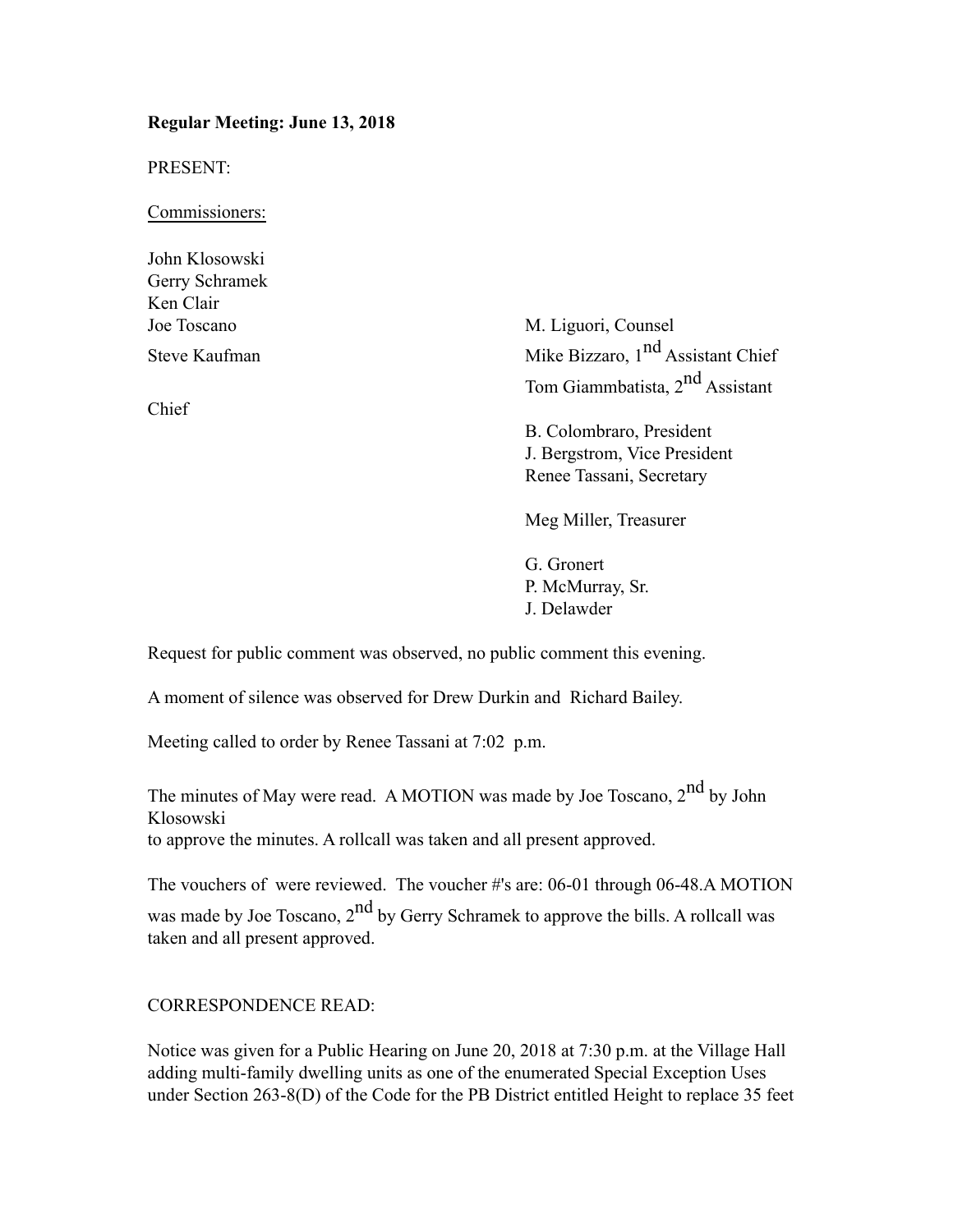with 40 feet and 2  $\frac{1}{2}$  stories with 3 stories for the PB District and under SEORA Regulations to determine whether the it would be a negative impact on the environment.

## COMPUTER/COMMUNICATIONS/RADIOS

Repeater on 11-8-4 is being installed.

Knox boxes need to get up and running (Ken Clair will download the program for these).

There is a box with a key on it in the computer room that needs to be reset per A1 Software..Ken Clair will look into this.

B. Colombraro reached out to John Klosowski regarding quickbooks. No action at this time. There is another computer that is out of date and needs to be discarded.

# FACILITIES

Ken Clair spoke to Joe Dexter, can't shut the hot water to the washing machine. He will replace the valve.

The lights upstairs need to be installed.

HO Penn serviced both stations generators.

Substation drain is getting worse per Ken Clair, needs to be done this year. **Gerry will reach out to Russ Davidson (KG&D) for specs for the new drainage in station 1. Followup will be August meeting.**

## FIRE AND EMS EQUIPMENT

Ken Clair requested two 45 minute airpack bottles needed.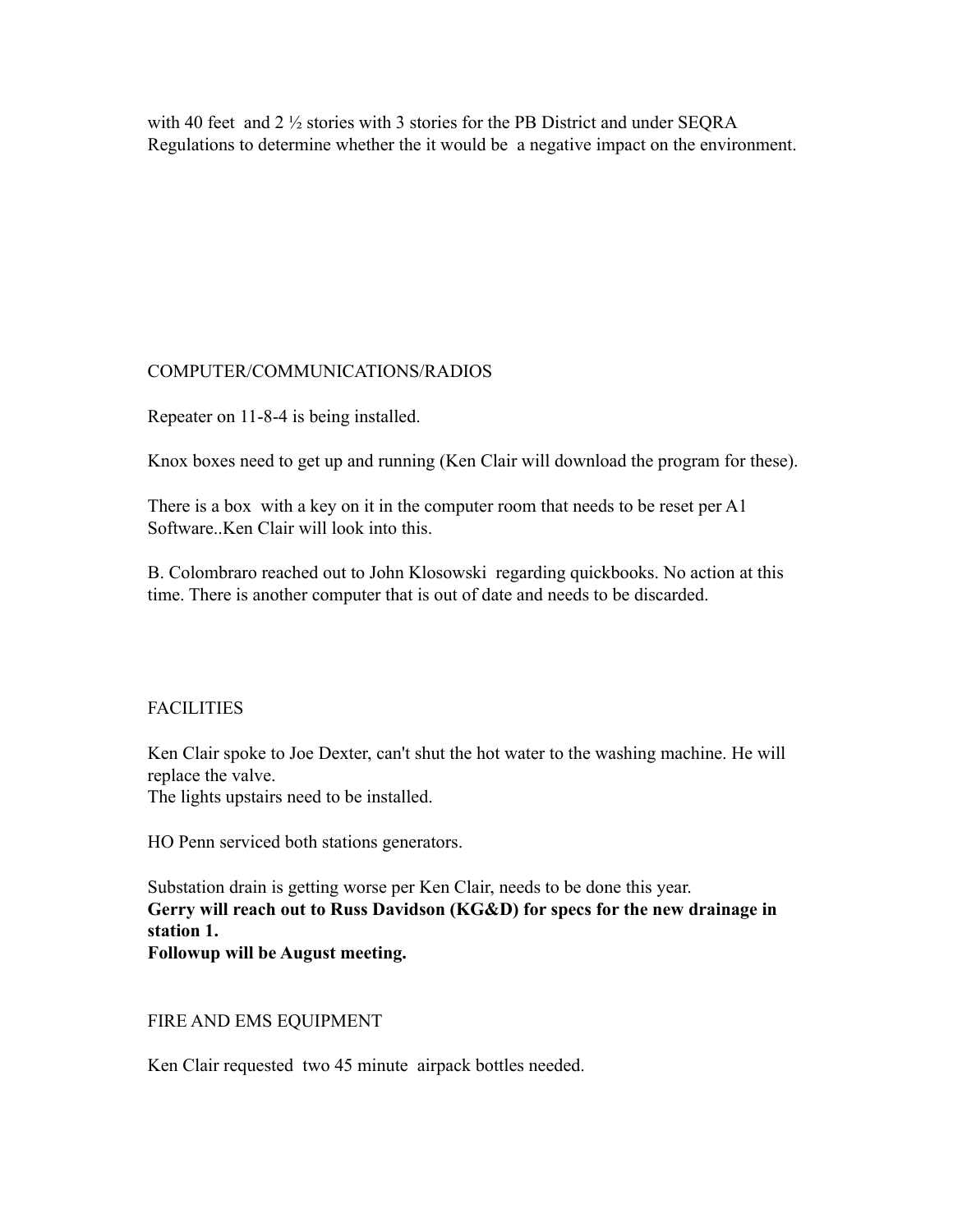Rope was purchased by the district and hasn't been used/inventoried.

John Klosowski addressed signage being put on the rig or taken off the rig needs to go through the committee first.

#### FIRE ROADS

Orange posts are in around town.Steve Kaufman will see how the rest of the signage can be posted.

## FIRE PREVENTION

No new business.

#### GRANTS/AWARDS

No new business.

#### INSURANCE CLAIMS/VFBL

Mike Liguori to review workmens compensation notice for Gerry Schramek. There will be a new form on the vehicles that the drivers will need to fill out immediately following an incident.

#### LEGAL CONTACT/REPORTS

There will be a special meeting at the Main House tomorrow evening at 7:30 p.m., Executive Session with Oscar Urena.

#### LOSAP

Mike Liguori reported on LOSAP benefits per bylaws.Mike needs to look at Red Alert with the Chief to make sure it's doing the calculations correctly.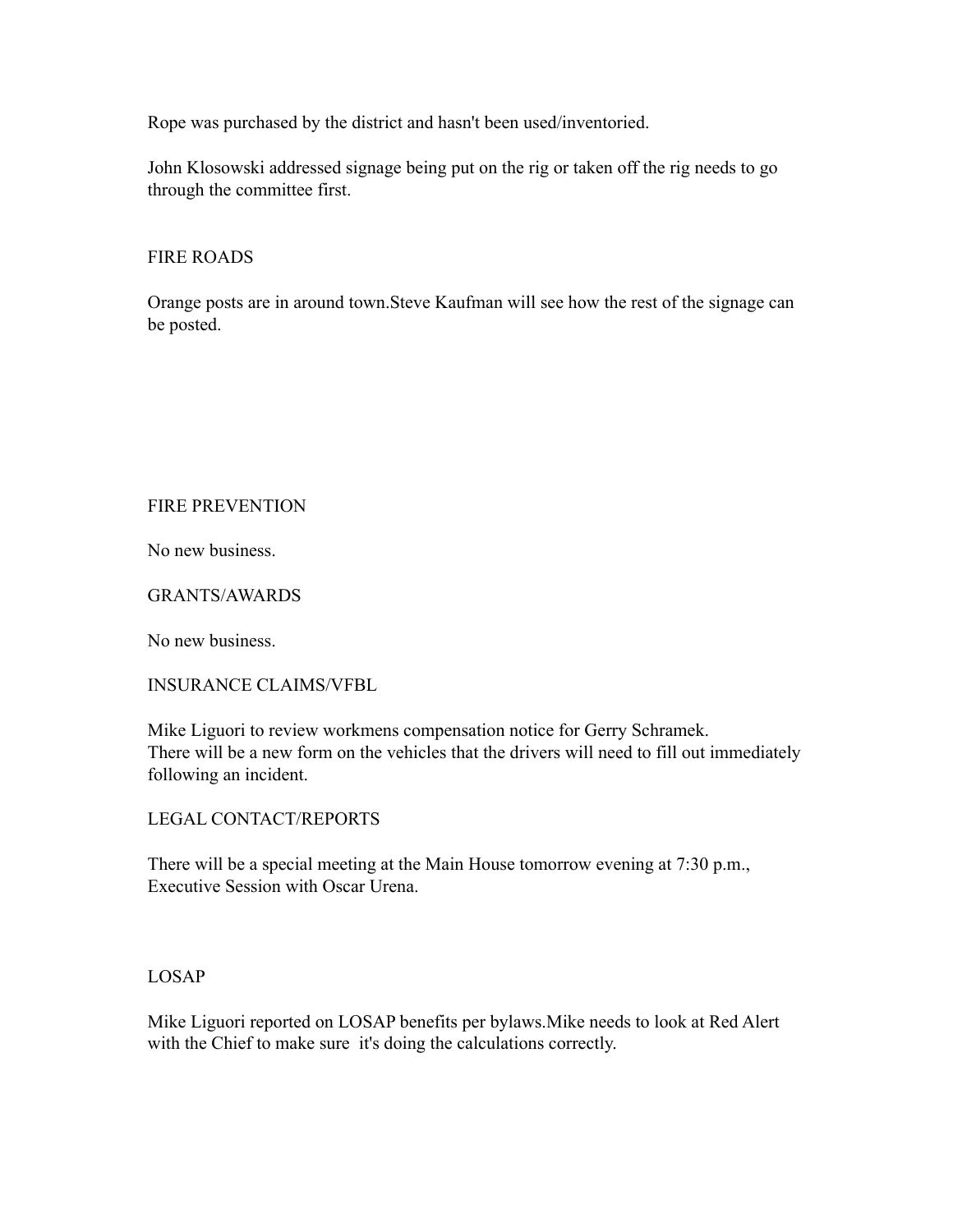# EQUIPMENT/FABRICATION

Request to put a street sign on a rig Request was denied.

# OSHA MANDATES

Twelve people out of service for having not taken sexual harassment class.

| Vehicle | Beginning Mileage | <b>Ending Mileage</b> | Work Performed                                                                                      |
|---------|-------------------|-----------------------|-----------------------------------------------------------------------------------------------------|
| 1182    |                   |                       | Lettering done<br>\$1500                                                                            |
| 11 1 1  | 16817             | 17759                 |                                                                                                     |
| 11 1 2  | 48000             | 488000                | Air conditioning<br>condenser replaced<br>by Don's Auto, also<br>wheel alignment.                   |
| 11 1 3  | 18054             | 19124                 | <b>Franks Auto-brakes</b><br>Extreem Fix<br>vehicle wrap                                            |
| 11 2 5  |                   |                       | Lisis bill for a tire.<br>Water tank guage<br>doesn't read.Ladder<br>rack isn't the<br>correct one. |
| 1183    | 113843            | 114358                |                                                                                                     |

# VEHICLE MAINTENANCE

# RECRUITMENT AND RETENTION

CHIEF'S REPORT